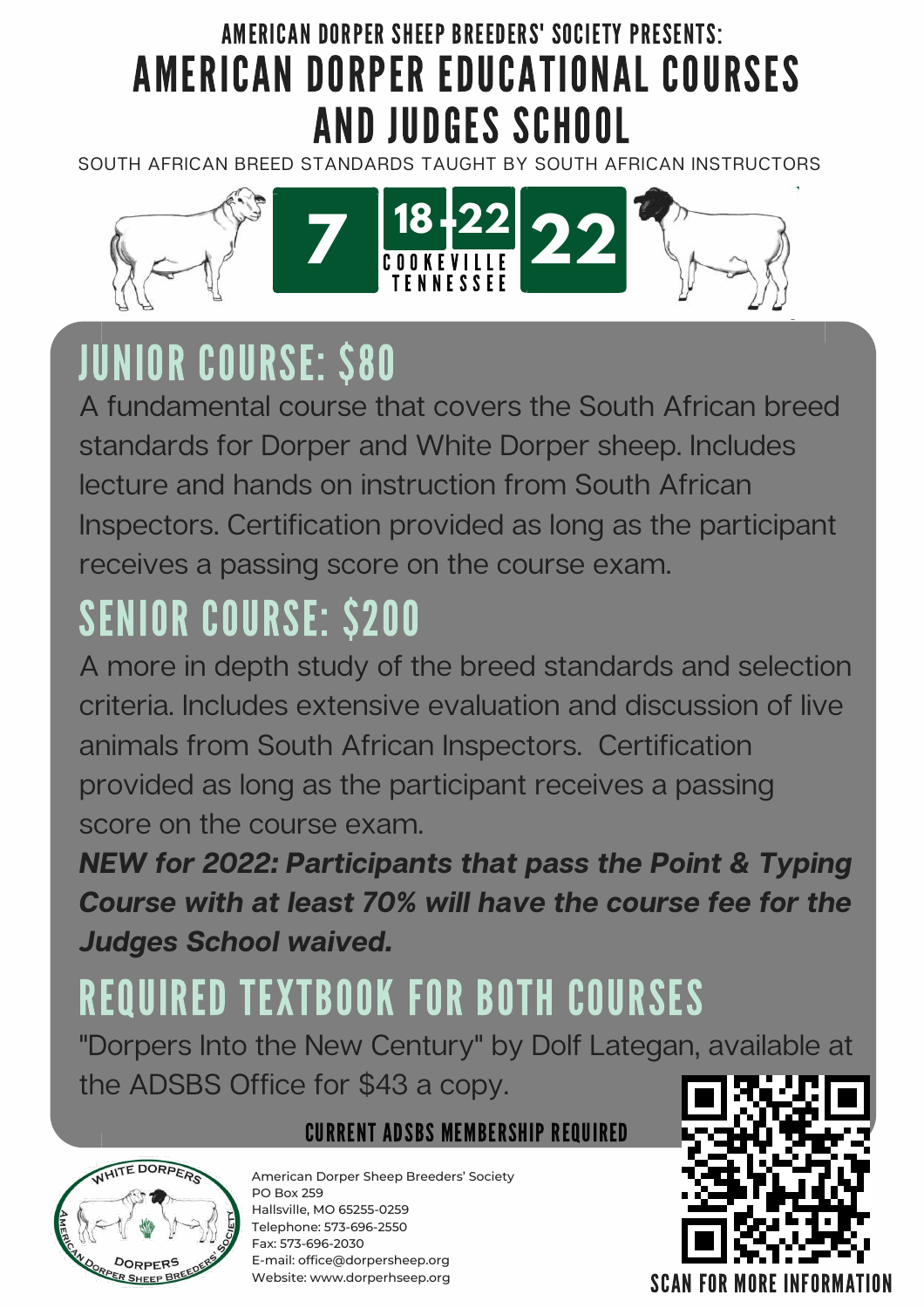# AMERICAN DORPER SHEEP BREEDERS' SOCIETY EDUCATIONAL COURSES & JUDGES SCHOOL

INSTRUCTORS: **Raymond Read & Colene Vandermerwe, Certified South African Inspectors**

LOCATION: **Hyder-Burks Agricultural Center, Tennessee Tech University Cookeville, TN**

## LODGING: **Mention the code "ADSBS 2022" for the Group Rate at the following hotels.**

#### **Country Inn & Suites by Radisson**

1151 S. Jefferson Ave, Cookeville, TN 38501 Contact: Makenzey Brock (931) 525-6668 mackenzey.brock@cookevillecountryinns.com Discount Rate: 94.00 per night

#### **Holiday Inn Cookeville**

1091 S. Willow Ave, Cookeville, TN 38501 Contact: Samantha Hancher (931) 559-4539 Samantha.hancher@mgibsonhotels.com Discount: \$119 per night

#### **Comfort Inn & Suites / Comfort Suites / Quality Inn**

Contact: Kim Harmon 931-261-6877 kim@imagehotelmanagement.com Discount: 15% off best available rate. Must book by July 1, 2022 to receive discount.

# SCHEDULE:

#### **Sunday, July 17, 2022**

12:00 PM - Barn open for sheep to move in 6:00 PM - Welcome Event (optional)

## **Monday, July 18, 2022**

8 AM: Classroom Instruction 12-1 PM: Lunch 1-2 PM: Q&A Session 2-6 PM: Typing System

## **Tuesday, July 19, 2022**

8 AM-6 PM\*: Typing and Hands-on **Evaluation** \*Break 1 hour for lunch when schedule allows Split into Junior and Senior Groups

## **Wednesday, July 20, 2022**

8 AM-1 PM: Practical Typing and Pointing 1-2 PM: Lunch 2:30 PM: Theory Test (Junior & Senior) 3 PM: Junior Practical Test; the course is concluded upon completion 3 PM: Senior Practical Test (Typing and Placing) Split into Junior and Senior Groups

## **Thursday, July 21, 2022**

8 AM - Senior Oral Exam; Judge's School to follow for those that place 70% or higher on the exam.

## **Friday, July 22, 2022**

7:00 am - Judge's Certification

Disclaimer: The schedule may be subject to change. Any changes will be communicated to students through email and during the course.

# SOUTHERN STATES SHOW AND SALE:

The Dorper Breeders' Course and Judges School coincides with the Southern States Dorper Show and Sale July 22-23, 2022. Pens will be available to Course participants if you wish to bring sheep for the sale.